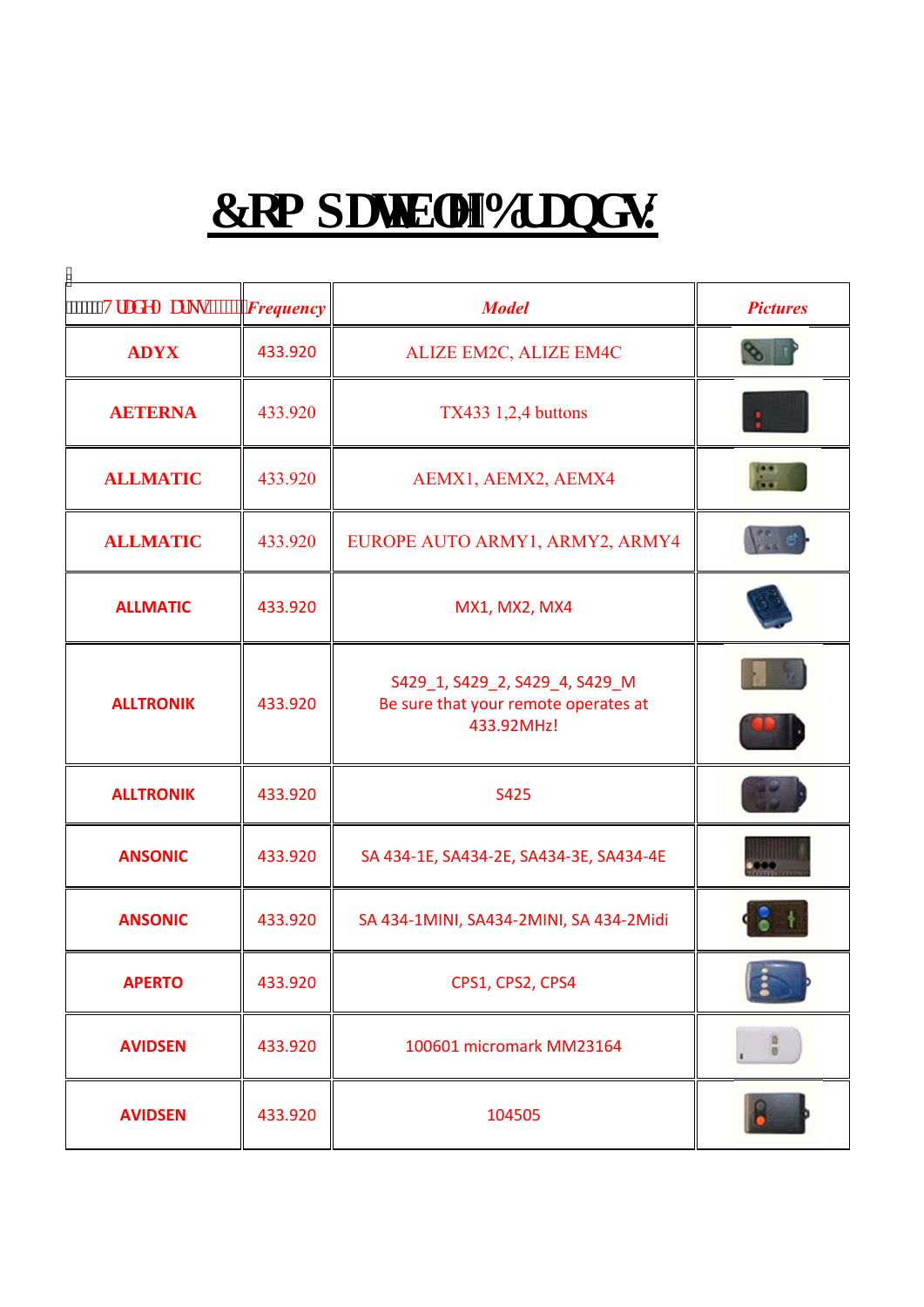| <b>AVIDSEN</b>                            | 433.920 | 100951, 100955, 100550, 100400                      |               |
|-------------------------------------------|---------|-----------------------------------------------------|---------------|
| <b>B&amp;D</b><br><b>BnD</b><br><b>BD</b> | 433.920 | 062170/4333EBD, 062171, 4333A                       |               |
| <b>B&amp;D</b><br><b>BnD</b><br><b>BD</b> | 433.920 | 62162                                               | $\bullet$     |
| <b>B&amp;D</b><br><b>BnD</b><br><b>BD</b> | 433.920 | PTX4 059120 / 059116                                |               |
| <b>BANDY</b>                              | 433.920 |                                                     |               |
| <b>BELFOX</b>                             | 433.920 | DHS433-1, DHS433-2, DHS433-4, dip<br>switch version |               |
| <b>BELFOX</b>                             | 433.920 | DHS 433,92 (7733), dip switch version               |               |
| <b>BENINCA</b>                            | 433.920 | LOT1W, LOT2W, LOT4W                                 |               |
| <b>BENINCA</b>                            | 433.920 | LOT2WMS                                             |               |
| <b>BENINCA</b>                            | 433.920 | T2WK, T4WK                                          |               |
| <b>BENINCA</b>                            | 433.920 | LOTX1W, LOTX2W, LOTX4W                              | <b>MERCHE</b> |
| <b>BENINCA</b>                            | 433.920 | TO.GO2WP, TO.GO4WP, TO.GO2WK, TO.GO4WK              |               |
| <b>BESIDE</b>                             | 433.920 | <b>BEZAP</b>                                        |               |
| <b>BESIDE</b>                             | 433.920 | <b>HIT</b>                                          |               |
| <b>BFT</b>                                | 433.920 | TE01, TE02 (TEO1, TEO2)                             |               |
| <b>BFT</b>                                | 433.920 | <b>TE04 (TEO4)</b>                                  | <b></b>       |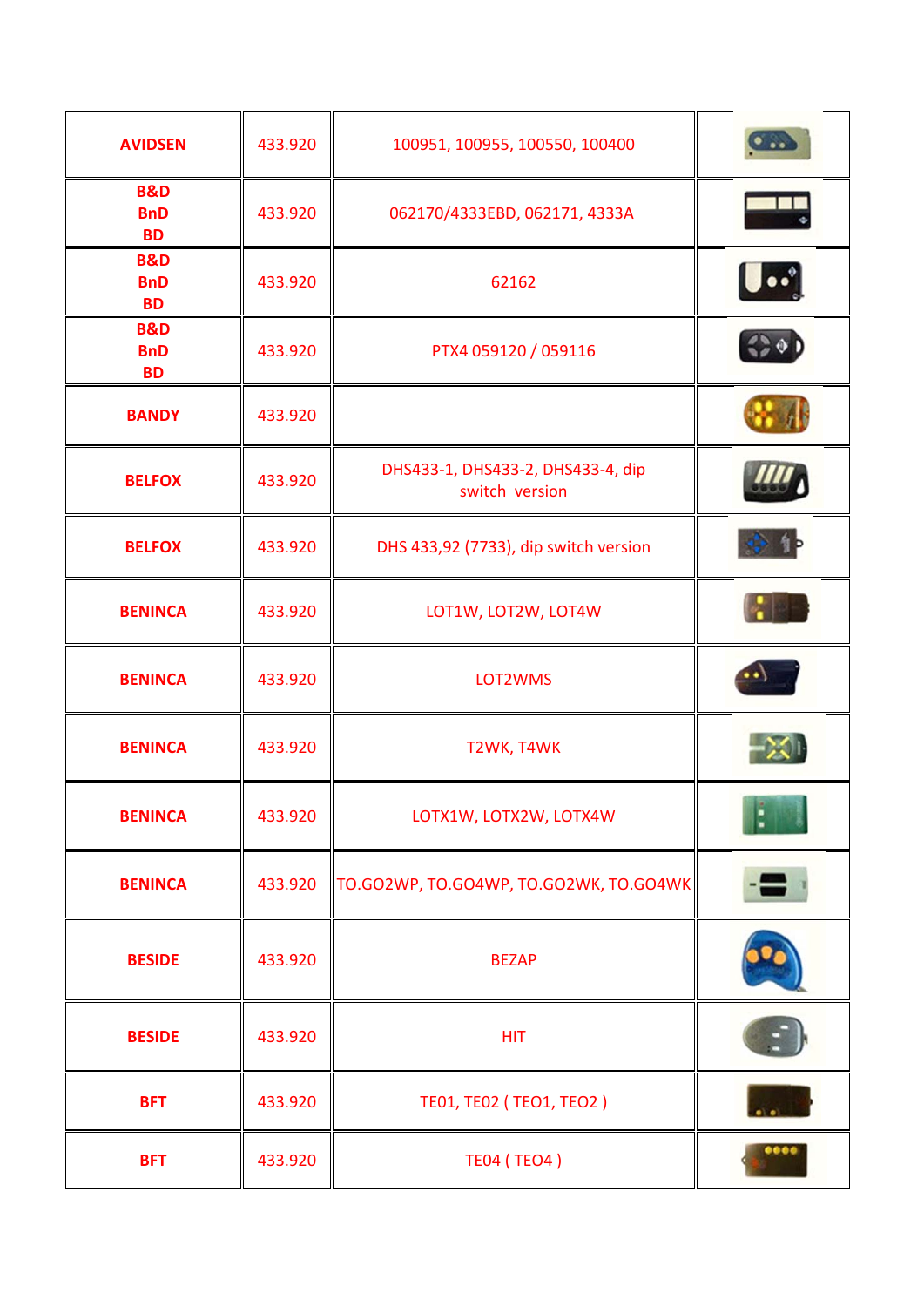| <b>BREDA</b>                                                                          | 433.920 | Breda TOP432SA                                                 | <b>Like CAME</b><br>TOP432SA, blue |
|---------------------------------------------------------------------------------------|---------|----------------------------------------------------------------|------------------------------------|
| <b>CAME</b>                                                                           | 433.920 | Came TWIN2, TWIN4                                              |                                    |
| <b>CAME</b>                                                                           | 433.920 | CAME TOP-432EV, TOP-434EV                                      |                                    |
| <b>CARDIN</b>                                                                         | 433.920 | S476 TX2, S476TX4                                              |                                    |
| <b>CASALI</b><br><b>GENIUS</b>                                                        | 433.920 | Genius 433 2, Genius 433 3, JA400 TM433, JA401<br><b>TM433</b> |                                    |
| <b>CASIT</b>                                                                          | 433.920 | ERTS92B, ERTS92T                                               |                                    |
| <b>CASIT</b>                                                                          | 433.920 | ERTS20DB, ERTS20DQ                                             |                                    |
| <b>CASIT</b>                                                                          | 433.920 | ERTS476D, ERTS476Q                                             |                                    |
| <b>CASIT</b>                                                                          | 433.920 | TXS1, TXS2, TXS3, TXS4, TXS6<br>ERTS97B, ERTS97T               |                                    |
| <b>CELINSA</b>                                                                        | 433.920 | S10 1, S10 2, SAW1,                                            |                                    |
| <b>CENTURION</b>                                                                      | 433.920 | <b>CLASSIC, SMART, SMART2</b>                                  |                                    |
| <b>CHAMBERLAIN</b><br><b>LIFTMASTER</b><br><b>MOTORLIFT</b><br><b>SEARS CRAFTSMAN</b> | 433.920 | 4330E, 4332E, 4333E                                            |                                    |
| <b>CHAMBERLAIN</b><br><b>LIFTMASTER</b><br><b>MOTORLIFT</b><br><b>SEARS CRAFTSMAN</b> | 433.920 | 4335E                                                          |                                    |
| <b>CPS</b>                                                                            | 433.920 | TCP3, CPS, Jolly 4                                             |                                    |
| <b>CPS</b>                                                                            | 433.920 | CPS1 TCP3, CPS2 TCP3, CPS4 TCP3<br>EM1CV, EM2CV, EM4CV         |                                    |
| <b>DASPI</b>                                                                          | 433.920 | Daspi Happy2 433, Daspi Pops2                                  |                                    |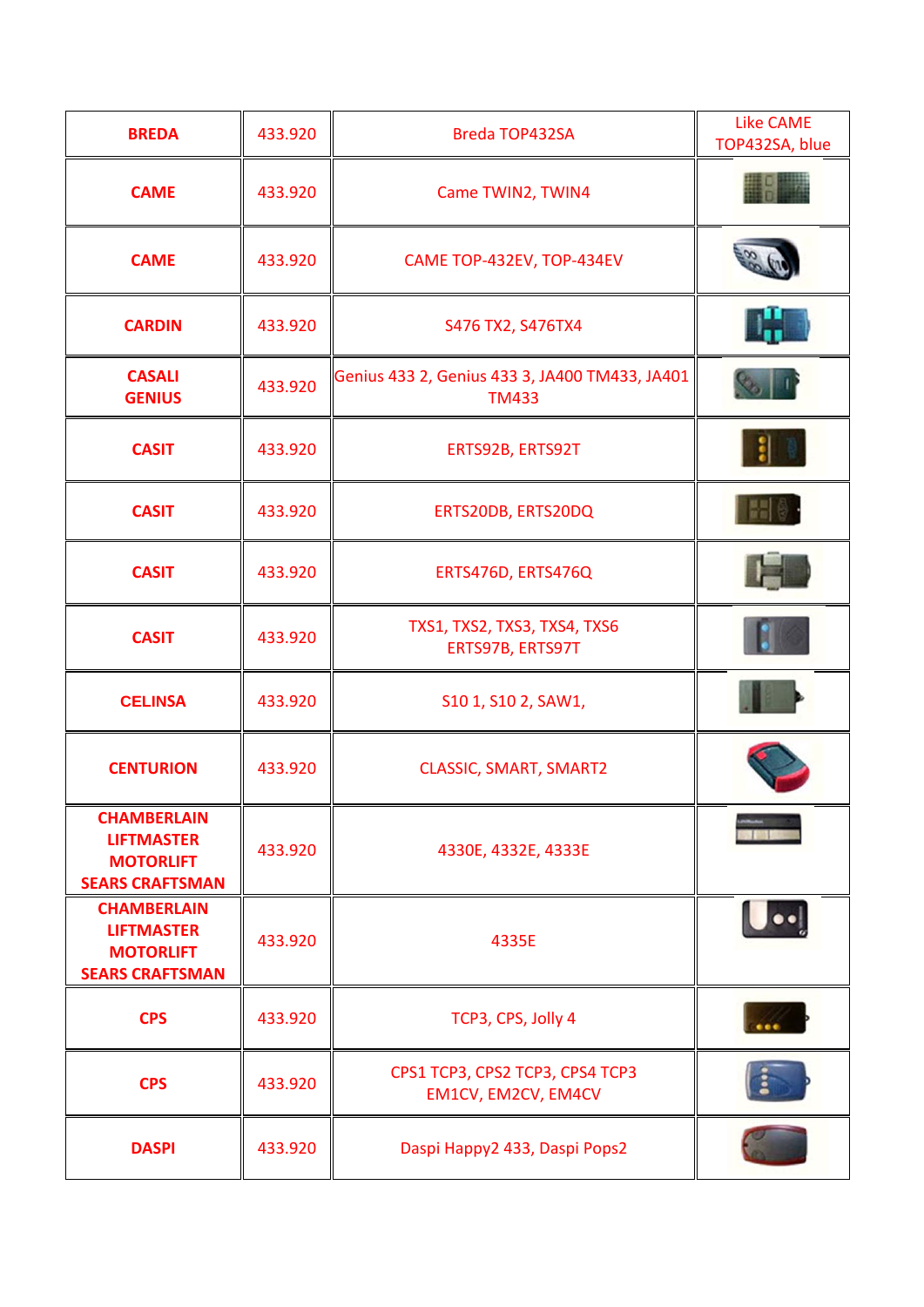| <b>DASPI</b>     | 433.920 | Daspi Zero2, Zero2CLO, Zero4CLO                                                                                        |                  |
|------------------|---------|------------------------------------------------------------------------------------------------------------------------|------------------|
| <b>DEA</b>       | 433.920 | 433 1, 433 2, 433 4, Gold S1, Gold S2<br>Dea Gold 238 S1, Dea Gold 238 S2, Dea Gold<br>239 S4                          |                  |
| <b>DEA</b>       | 433.920 | <b>Punto S2</b>                                                                                                        |                  |
| <b>DEA</b>       | 433.920 | Dea MIO TD2, MIO TD4                                                                                                   |                  |
| <b>DELMA</b>     | 433.920 | Mizard 433 1, Mizard 433 2                                                                                             |                  |
| <b>DELMA</b>     | 433.920 | <b>King 4332</b>                                                                                                       |                  |
| <b>DELMA</b>     | 433.920 | Style Copy 2CH (this is a code duplicator)                                                                             | 切目               |
| <b>DICKERT</b>   | 433.920 | MAHS433 01, MAHS433 04<br>Note: we can NOT guarantee that it can be<br>duplicated, because it depends by the receiver. |                  |
| <b>DICKERT</b>   | 433.920 | S10-433A1L00, S10-433A4L00, S20-433A1L00, S20-<br>433A4L00, S20-433A1000, S20-433A4000                                 |                  |
|                  |         | <b>Note: only RED buttons model can</b><br>be duplicated!                                                              |                  |
| <b>DICKERT</b>   | 433.920 | S5-433-A2L00, S5U-433-A2L00<br><b>Note: only RED buttons model can</b><br>be duplicated!                               |                  |
| <b>DITEC</b>     | 433.920 | GOL4C                                                                                                                  | $\ddot{\bullet}$ |
| <b>DOITRAND</b>  | 433.920 | MPSTF2E JAUNE, MPSTF4E, HYPERPHONE<br>MPSTF2E_GRISE                                                                    |                  |
| <b>FDOITRAND</b> | 433.920 | TS2DE, TS4DE                                                                                                           |                  |
| <b>DOORHAN</b>   | 433.920 |                                                                                                                        |                  |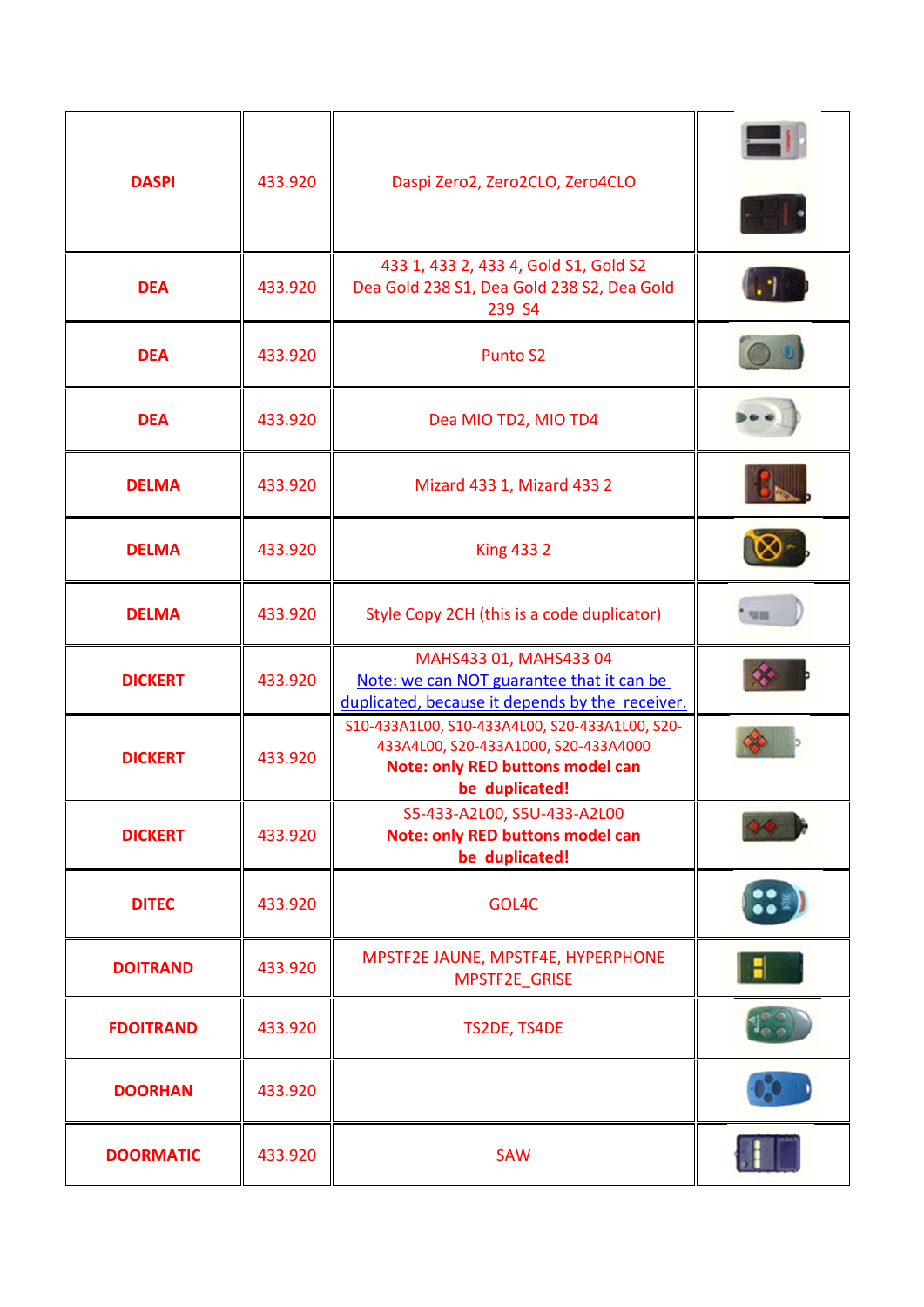| <b>DUCATI ALLDUCKS</b>               | 433.920 | TSAW1, TSAW2, TSAW3, TSAW4, 124<br>ELBER TSAW1, TSAW2, TSAW3, TSAW4<br>RONDY TSAW1, RONDY TSAW2, RONDY TSAW3 |  |
|--------------------------------------|---------|--------------------------------------------------------------------------------------------------------------|--|
| <b>DUCATI ALLDUCKS</b>               | 433.920 | TPR10-A, TPR20-A<br>RONDY TPR10 A, RONDY TPR20 A                                                             |  |
| <b>DUCATI ALLDUCKS</b>               | 433.920 | TE <sub>2</sub>                                                                                              |  |
| <b>DUCATI ALLDUCKS</b>               | 433.920 | HC6203, 6203: only blue with transparent<br>buttons,<br>and transparent with transparent buttons             |  |
| <b>ELBE</b>                          | 433.920 | 501, 502, 504                                                                                                |  |
| <b>ELBE</b>                          | 433.920 | 502a, 504a                                                                                                   |  |
| <b>ELBE</b>                          | 433.920 | 502, 504                                                                                                     |  |
| <b>ELCA</b>                          | 433.920 | IRIS, IRIS 9CH. Model 433D only!<br>Both colors red and blue                                                 |  |
| <b>ELCA</b>                          | 433.920 | ASTER2                                                                                                       |  |
| <b>ELCA</b>                          | 433.920 | Aster 1000, Aster1001. Model 433D only!<br>Colors: black, blue, light grey                                   |  |
| <b>ELCA</b>                          | 433.920 | <b>GEMINI 9CH</b>                                                                                            |  |
| <b>ELCA</b>                          | 433.920 | <b>VIRGO</b>                                                                                                 |  |
| <b>ELVOX</b>                         | 433.920 | <b>Elvox ET</b>                                                                                              |  |
| <b>ELVOX</b>                         | 433.920 | Elvox ET03, ET04                                                                                             |  |
| <b>ERONE</b>                         | 433.920 | SETDS39433E2, SETDS39433E4                                                                                   |  |
| <b>EUROPE</b><br><b>AUTOMATISMES</b> | 433.920 | ARMY1, ARMY2, ARMY4                                                                                          |  |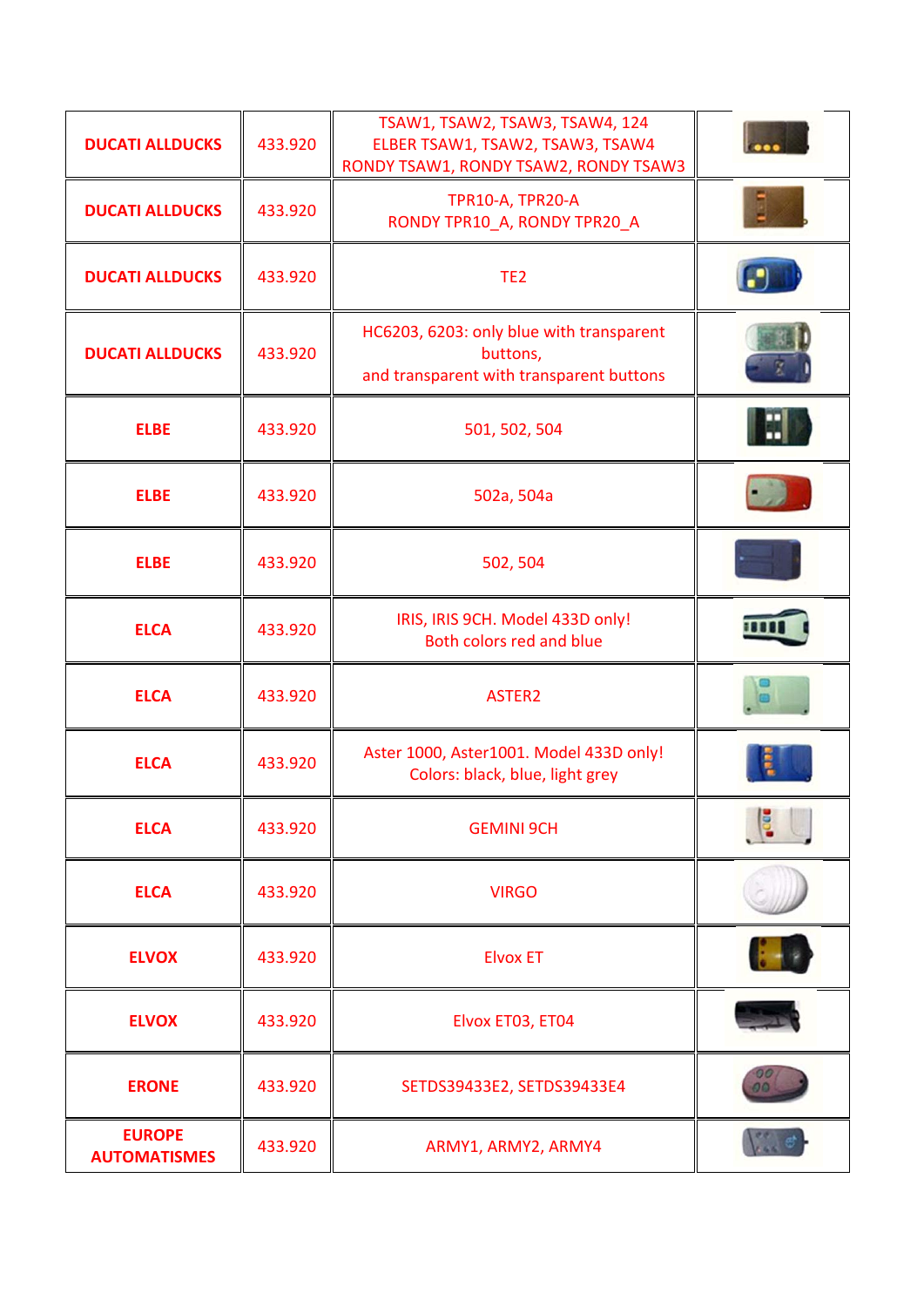| <b>EUROPE</b><br><b>AUTOMATISMES</b> | 433.920 | S1, S2, S3                                                                                                                                                                              |      |
|--------------------------------------|---------|-----------------------------------------------------------------------------------------------------------------------------------------------------------------------------------------|------|
| <b>FAAC</b>                          | 433.920 | TM1 433 DS, TM2 433 DS, TM3 433 DS<br>TM1 433DS DPH, TM2 433DS DPH, TM3<br>433DS DPH                                                                                                    |      |
| <b>FAAC</b>                          | 433.920 | TML2 433 SLR, TML4 433 SLR, TML2-433-SLR,<br>TML4-<br>433-SLR, TML2 433 ESL, TML4 433 ESL                                                                                               |      |
| <b>FAAC</b>                          | 433.920 | TML2 433 SLP, TML4 433 SLP, TML2-433-SLP,<br>TML4-<br>433-SLP                                                                                                                           |      |
| <b>FADINI</b><br><b>BPT</b>          | 433.920 | 433 2M, Astro43_2m                                                                                                                                                                      |      |
| <b>FADINI</b><br><b>BPT</b>          | 433.920 | Astro433-2, Astro433-4, Astro43-2, Astro43-4                                                                                                                                            |      |
| <b>FERPORT</b>                       | 433.920 | Tac1, Tac2, Tac4, Tac1k, Tac2k, Tac4k, Tac2kr                                                                                                                                           |      |
| <b>FUNKMODUL</b><br><b>ELSECO</b>    | 433.920 | T433A2K1, T433A2K2                                                                                                                                                                      |      |
| <b>FUNKMODUL</b><br><b>ELSECO</b>    | 433.920 | T433A2K4, T433A2K4n                                                                                                                                                                     |      |
| <b>GIBIDI</b>                        | 433.920 | Open TMB 433, OPEN TMQ 433, OPEN OUT 2,<br><b>OPEN</b><br>OUT <sub>4</sub>                                                                                                              |      |
| <b>GRIFFON</b>                       | 433.92  | Griffon 433 MHz dip switch remotes and<br>duplicating remotes                                                                                                                           | 0.06 |
| <b>GULLIVER</b>                      | 433.920 | <b>MDW 2E</b>                                                                                                                                                                           |      |
| <b>HAUSS</b>                         | 433.920 | Pocket 3750-1, Pocket3750-2, Pocket 3750-4                                                                                                                                              |      |
| <b>HORMANN</b><br><b>HOERMANN</b>    | 433.920 | HSM2, HSM4, yellow buttons<br>Please note that, in Netherlands, Hoermann sell<br>this kind of remote control which transmit a<br>rolling code: in this case it cannot<br>be duplicated! |      |
| <b>HRC</b>                           | 433.920 |                                                                                                                                                                                         |      |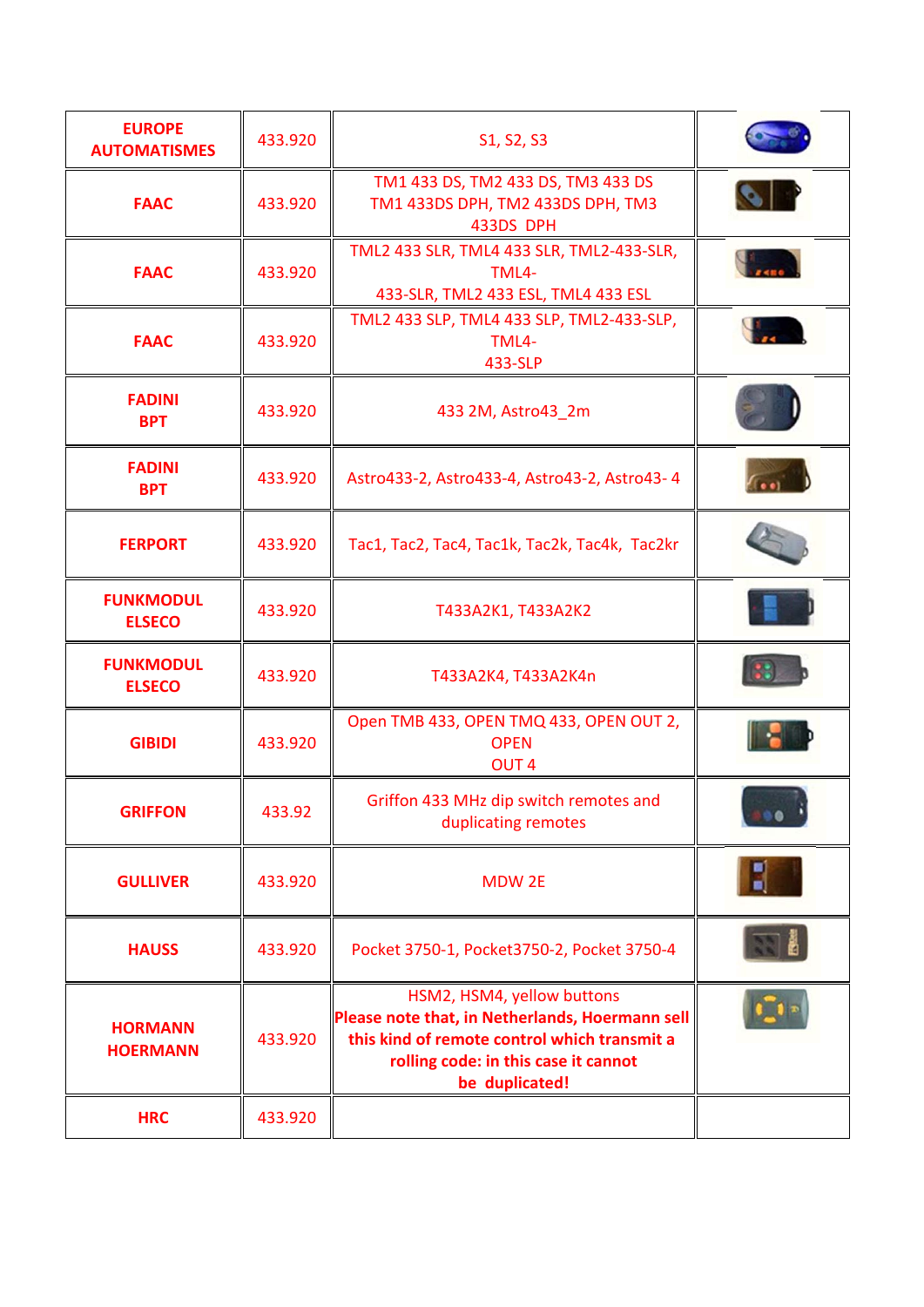| <b>JAY</b>                      | 433.920 | <b>UBEI x1 SL1</b>                                                    |     |
|---------------------------------|---------|-----------------------------------------------------------------------|-----|
| <b>JAY</b>                      | 433.920 | UBET 11, UBET 21, UBET 31, UBET 41, UBET 61A,                         |     |
| <b>KEY AUTOMATION</b>           | 433.920 | 900TXB-42, 900TXB-42N, 900TXP-42, 900TXP-<br>42N                      |     |
| <b>KEY AUTOMATION</b>           | 433.920 | 900TXB-44, 900TXG-44                                                  |     |
| <b>KEY AUTOMATION</b>           | 433.920 | 900SUB-44, 900SUB-44N, 900SUB-44W, 900SUB-<br><b>44WN</b>             |     |
| <b>KEY AUTOMATION</b>           | 433.920 | 900TXK-42, 900TXW-42, 900TXK-44, 900TXW-44                            |     |
| <b>KING</b>                     | 433.920 | Note: receiver should be setup withrolling code<br>feature disabled   |     |
| <b>LABEL</b><br><b>IUPPITER</b> | 433.920 | RJW/1E, RJW/2E, RJW/4E, RJW/12E                                       | 88. |
| <b>LABEL</b><br><b>IUPPITER</b> | 433.920 | MDW/1E, MDW/2E                                                        |     |
| <b>LEB</b>                      | 433.920 | <b>TMW</b>                                                            |     |
| <b>LEB</b>                      | 433.920 | TSAW2N, TSAW4N                                                        |     |
| <b>LEB</b>                      | 433.920 | TCP3A, (this is a code duplicator)                                    |     |
| <b>LEB</b>                      | 433.920 | TRK4 Note: receiver should be configured to<br>disable rolling check. |     |
| <b>LEB</b>                      | 433.920 | TPW4                                                                  |     |
| <b>LINCE</b>                    | 433.920 | <b>LR 2035</b>                                                        |     |
| <b>MA SYSTEM</b>                | 433.920 | MA TX1, MA TX2, MA TX3                                                |     |
| <b>MARANTEC</b>                 | 433.920 | D101                                                                  |     |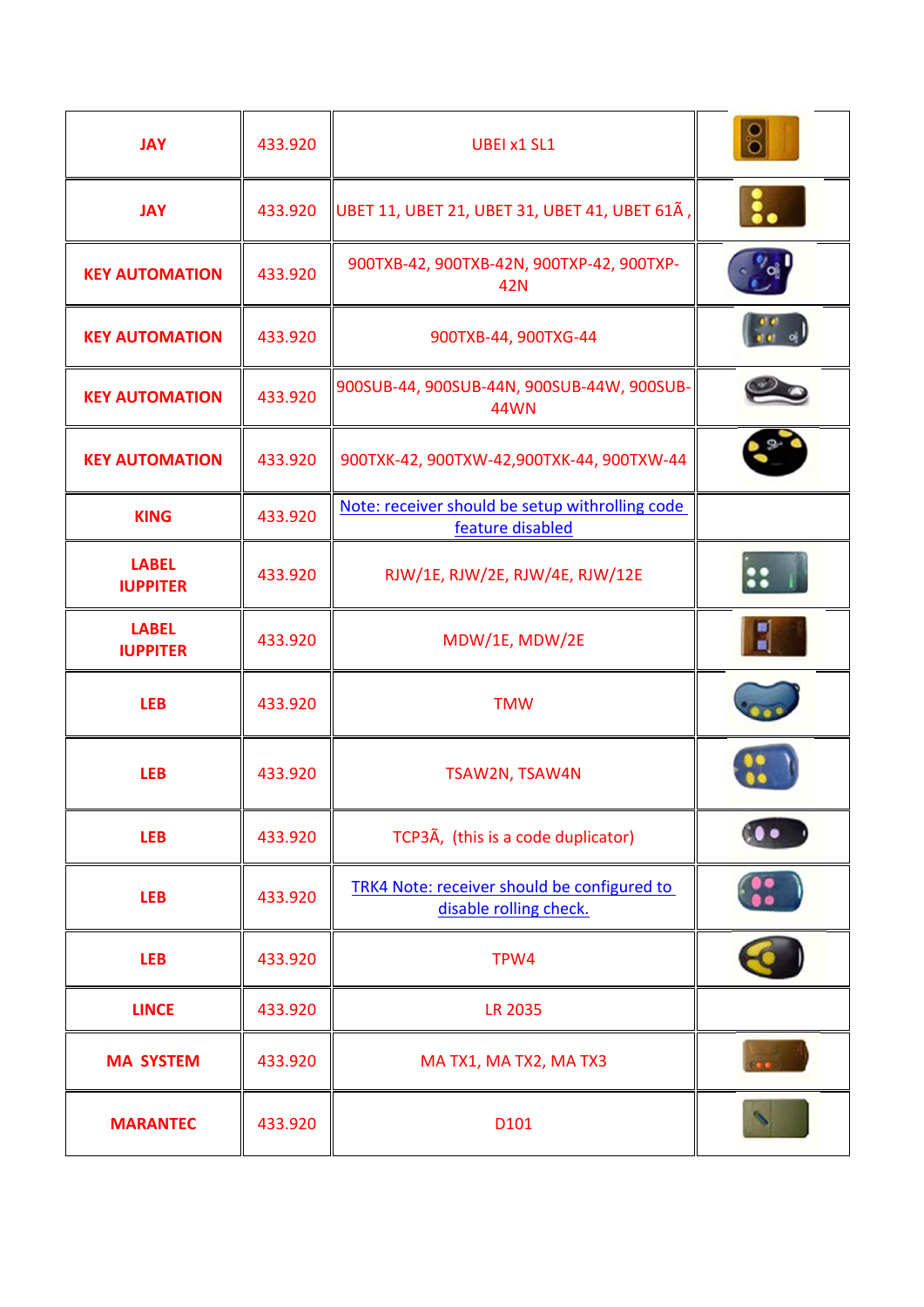| <b>MARANTEC</b>                       | 433.920 | D <sub>12</sub>                                                              | <b>A</b><br>99 |
|---------------------------------------|---------|------------------------------------------------------------------------------|----------------|
| <b>MARANTEC</b>                       | 433.920 | <b>Digital 302, D302</b>                                                     |                |
| <b>MARANTEC</b>                       | 433.920 | <b>Digital 304, D304</b>                                                     |                |
| <b>MCZ</b>                            | 433.920 | Aster                                                                        |                |
| MEIÃfÅ, NER<br><b>MEISSNER</b>        | 433.920 | LW433-1, LW433-2, LW433-4                                                    |                |
| <b>MEIÃfÅ, NER</b><br><b>MEISSNER</b> | 433.920 | Pocket 3750 1, 2, 4                                                          |                |
| <b>MONSEIGNEUR</b>                    | 433.920 | ARC2, ARC4                                                                   |                |
| <b>MONSEIGNEUR</b>                    | 433.920 | TDR 400 3845, TDR 400 3846, TDR 400 3847<br>T1SAW433, T2SAW433, T4SAW433     |                |
| <b>MOTORLINE</b><br><b>STATEUROP</b>  | 433.920 | MX1, MX2, MX3, MX6<br>MX11, MX12, MX13                                       |                |
| <b>MOTOSTAR</b>                       | 433.920 | <b>CLIKSTAR2, CLICKSTAR4</b><br>CLICK-4M, CLICKSTAR RE 532, CLICKSTAR RE 534 |                |
| <b>NICE</b>                           | 433.920 | <b>VERY VE</b>                                                               |                |
| <b>NOLOGO</b>                         | 433.920 | <b>ECO DIP</b>                                                               |                |
| <b>OG</b>                             | 433.920 | OG62, OG64                                                                   |                |
| 0&0<br>OeO, O and O                   | 433.920 | OeO T-COM DS 4-2, O&O T-COM DS 4-4                                           |                |
| <b>OPENOUT</b>                        | 433.920 | TMQ 433 2, TMQ 433 4                                                         |                |
| <b>PIAZZETTA</b>                      | 433.920 | 4 buttons for wood/pellet heater                                             |                |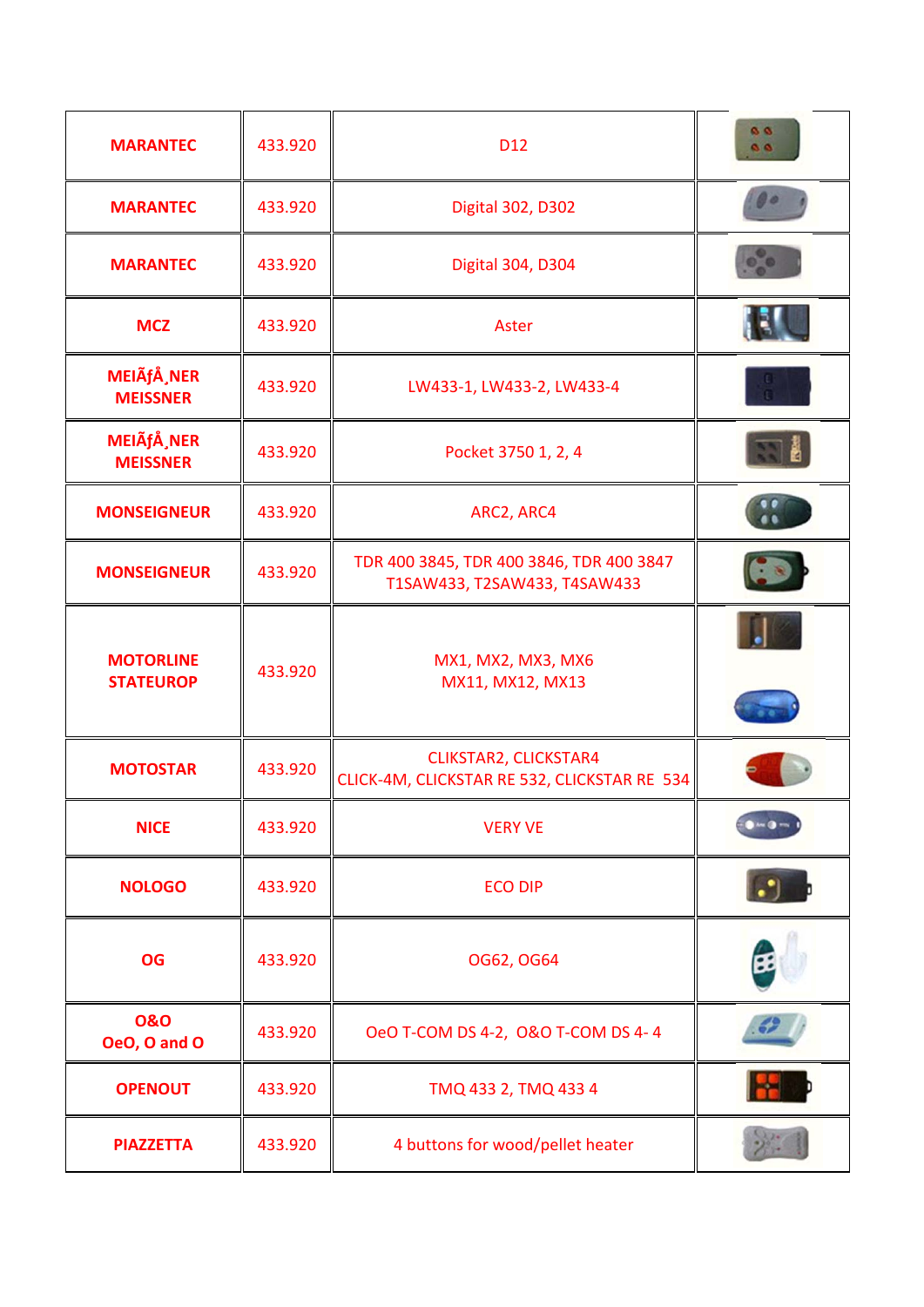| <b>PORTAMATIC</b>            | 433.920 | MPH01, MPH02                                                                                                      |              |
|------------------------------|---------|-------------------------------------------------------------------------------------------------------------------|--------------|
| <b>POWERFIX Profi (Lidl)</b> | 433.920 | <b>RCB-A 3600R</b>                                                                                                | (111)        |
| <b>PRASTEL</b>               | 433.920 | MPSTF2E, MPSTF4E                                                                                                  |              |
| <b>PROEM</b>                 | 433.920 | ER2C4ACM, ER4C4ACM                                                                                                |              |
| <b>PROGET</b>                | 433.920 | ETY_433N2, ETY 433N4                                                                                              |              |
| <b>PROGET</b>                | 433.920 | <b>EMI433-N2</b>                                                                                                  |              |
| <b>PROTECO</b>               | 433.920 | <b>TX433</b>                                                                                                      | $\sqrt{3}$   |
| <b>PROTECO</b>               | 433.920 | <b>EUROMATIC</b>                                                                                                  |              |
| <b>PROTECO</b>               | 433.920 | <b>HIT</b>                                                                                                        |              |
| <b>QUASAR</b>                | 433.920 | <b>433 TANGO BLEU</b>                                                                                             | 84           |
| <b>QUICK</b>                 | 433.92  | <b>Model: 302</b>                                                                                                 |              |
| <b>ROGER</b>                 | 433.920 | R80/TX12, R80/TX14, R80/TX12R, R80/TX14R                                                                          |              |
| <b>ROGER</b>                 | 433.920 | H80/TX22                                                                                                          | <b>ISTER</b> |
| <b>ROGER</b>                 | 433.920 | G80/TX32, G80/TX34, G80/TX32R, G80/TX34R                                                                          | $\sqrt{2}$   |
| <b>SEA</b>                   | 433.920 |                                                                                                                   |              |
| <b>SEA</b>                   | 433.920 | SMART433_TX2_DIP, SMART433_TX3_DIP<br>SMART433_TX2_COPY,SMART433_TX3_COPY<br>Smart2 Dip Switch, Smart3 Dip Switch |              |
| <b>SEAV</b>                  | 433.920 | TXS1, TXS2, TXS3, TXS4                                                                                            |              |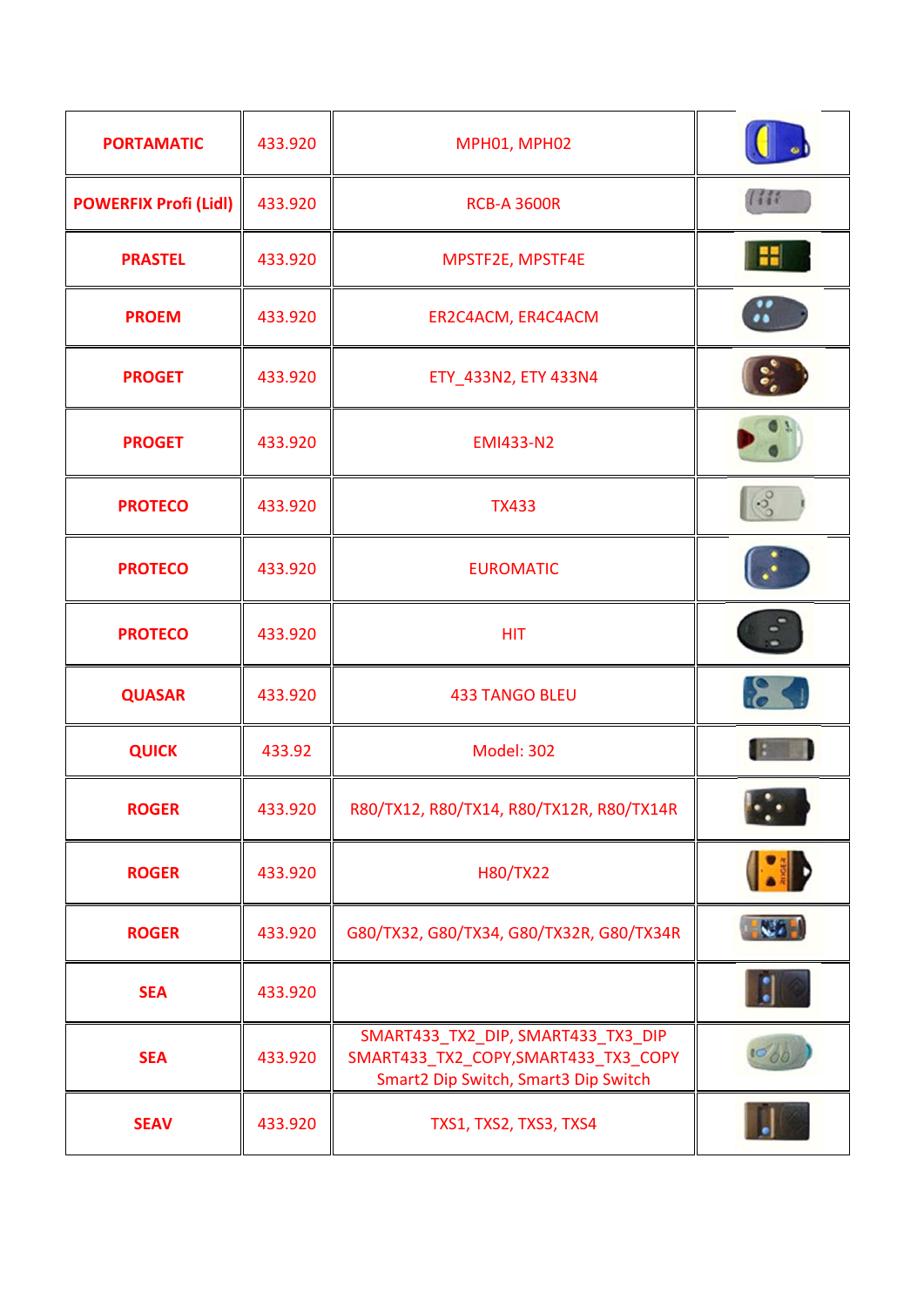| <b>SEAV</b>                                | 433.920 | Behappy S1, Behappy S2, Behappy S3     |              |
|--------------------------------------------|---------|----------------------------------------|--------------|
| <b>SEAV</b>                                | 433.920 | Be Easy TX, Be Easy Murale2            |              |
| <b>SEAV</b>                                | 433.920 | BeSmart S2, BeSmart S4                 |              |
| <b>SEAV</b>                                | 433.920 | <b>BeFree S1</b>                       | 400          |
| <b>SECURVERA</b>                           | 433.920 | SV <sub>R2C</sub>                      | $\mathbf{R}$ |
| <b>SECURVERA</b>                           | 433.920 | SV <sub>R2C</sub>                      | Ū            |
| <b>SECURVERA</b>                           | 433.920 | SV R4C                                 |              |
| <b>SECURVERA</b>                           | 433.920 | SV <sub>R6C</sub>                      |              |
| <b>SENDER</b>                              | 433.920 |                                        |              |
| <b>SENTRY</b><br><b>MARTIN ELECTRONICS</b> | 433.920 | <b>SENTRY binary</b>                   | 1999         |
| <b>SERAI</b>                               | 433.920 | OG/52, OG/54, OG/82, OG/84             |              |
| <b>SERAI</b>                               | 433.920 | OG/28, OG/48, OG/62, OG/64             | 38           |
| <b>SERAI</b>                               | 433.920 | OG/02, OG/04                           |              |
| <b>SICE</b>                                | 433.920 | <b>TX4 CLACK Bigfoot</b>               |              |
| <b>SILVELOX - INTRA</b>                    | 433.920 | <b>Silvelox Intra HSM4</b>             |              |
| <b>SIMBA</b>                               | 433.920 | Simba RC1                              |              |
| <b>SIMINOR</b>                             | 433.920 | ER2C4ACM, ER4C4ACM, ER2C4ACS, ER4C4ACS |              |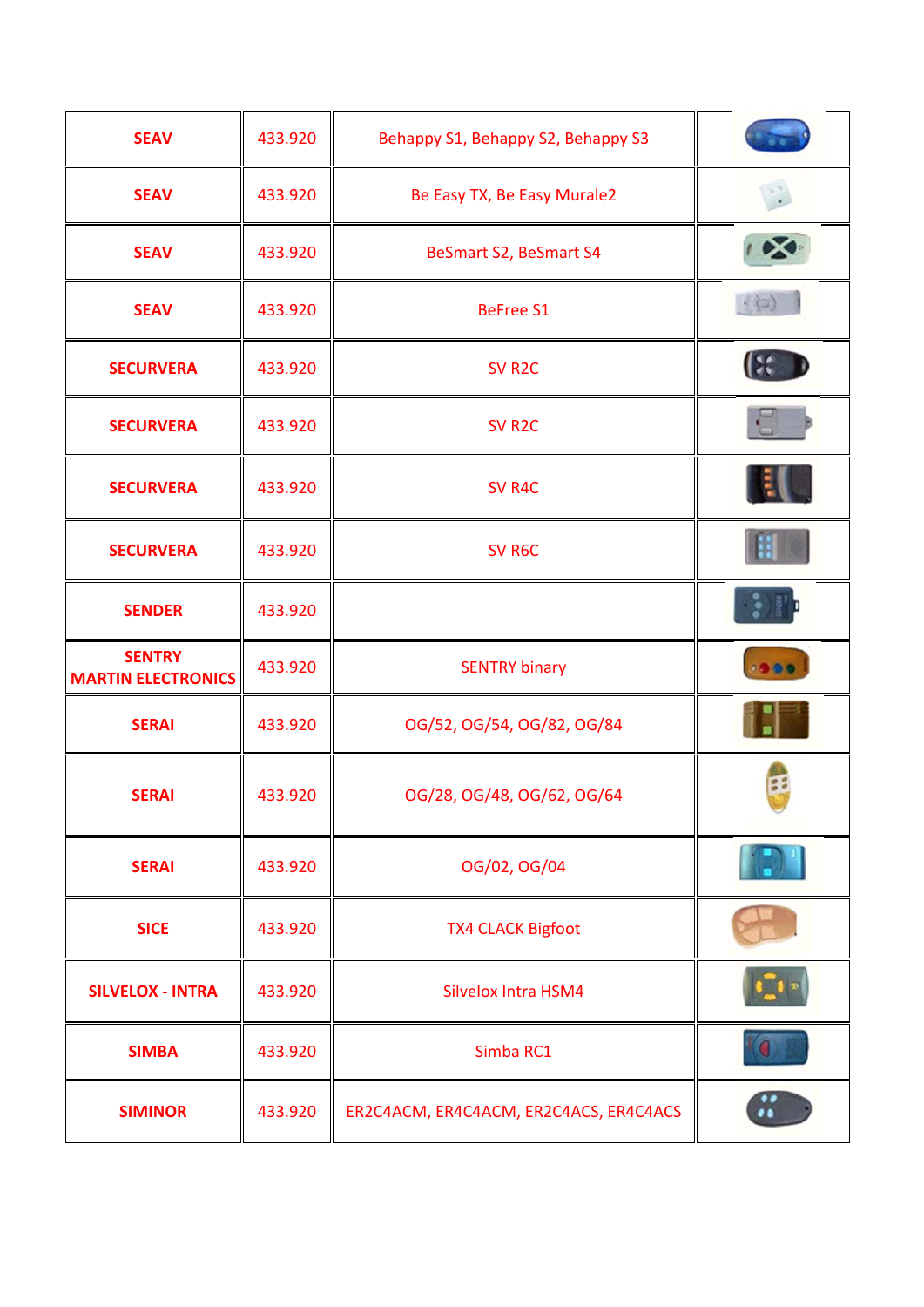| <b>SMD</b>                                                | 433.920 | LW433-1, LW433-2, LW433-4 : AM models only              |            |
|-----------------------------------------------------------|---------|---------------------------------------------------------|------------|
| <b>SOMFY</b>                                              | 433.920 | <b>LEB TMW</b>                                          |            |
| <b>STAGNOLI</b>                                           | 433.920 | <b>ZEUS AZTR</b>                                        |            |
| <b>STARTEC</b>                                            | 433.920 | TXQ <sub>2</sub>                                        |            |
| <b>TAU</b>                                                | 433.920 | 250 SLIM, 250K-SLIM, 250K-SLIMC                         |            |
| <b>TAU</b>                                                | 433.920 | 250TXD2, 250TXD4                                        |            |
| <b>TAU</b>                                                | 433.920 | 250BUG2, 250BUG4                                        |            |
| <b>TAU</b>                                                | 433.920 | 250T-4, 250T-4C                                         |            |
| <b>TECNOMATIC</b>                                         | 433.920 | <b>TQ433</b>                                            |            |
| <b>TEDSEN</b><br><b>BERNER</b><br><b>GFA Elektromaten</b> | 433.920 | SKX1MD, SKX2MD, SKX3MD, SKX4MD                          |            |
| <b>TEDSEN</b><br><b>BERNER</b><br><b>GFA Elektromaten</b> | 433.920 | SKX1KD, SKX2KD, SKX4KD, SKX6KD                          |            |
| <b>TEDSEN</b><br><b>BERNER</b><br><b>GFA Elektromaten</b> | 433.920 | SKX1DL, SKX2DL, SKX3DL, SKX4DL                          |            |
| <b>TEDSEN</b><br><b>BERNER</b><br><b>GFA Elektromaten</b> | 433.920 | SKX1LC, SKX2LC, SKX3LC, SKX4LC                          |            |
| <b>TEDSEN</b><br><b>BERNER</b><br><b>GFA Elektromaten</b> | 433.920 | SKX1SL, SKX2SL, SKX3SL, SKX4SL                          | <b>IEA</b> |
| <b>TEDSEN</b><br><b>BERNER</b><br><b>GFA Elektromaten</b> | 433.920 | <b>SKJ</b>                                              |            |
| <b>TEDSEN</b><br><b>BERNER</b><br><b>GFA Elektromaten</b> | 433.920 | SKX1WD, SKX2WD, SKX4WD, SKX11WD,<br>SKX22WD,<br>SKX44WD |            |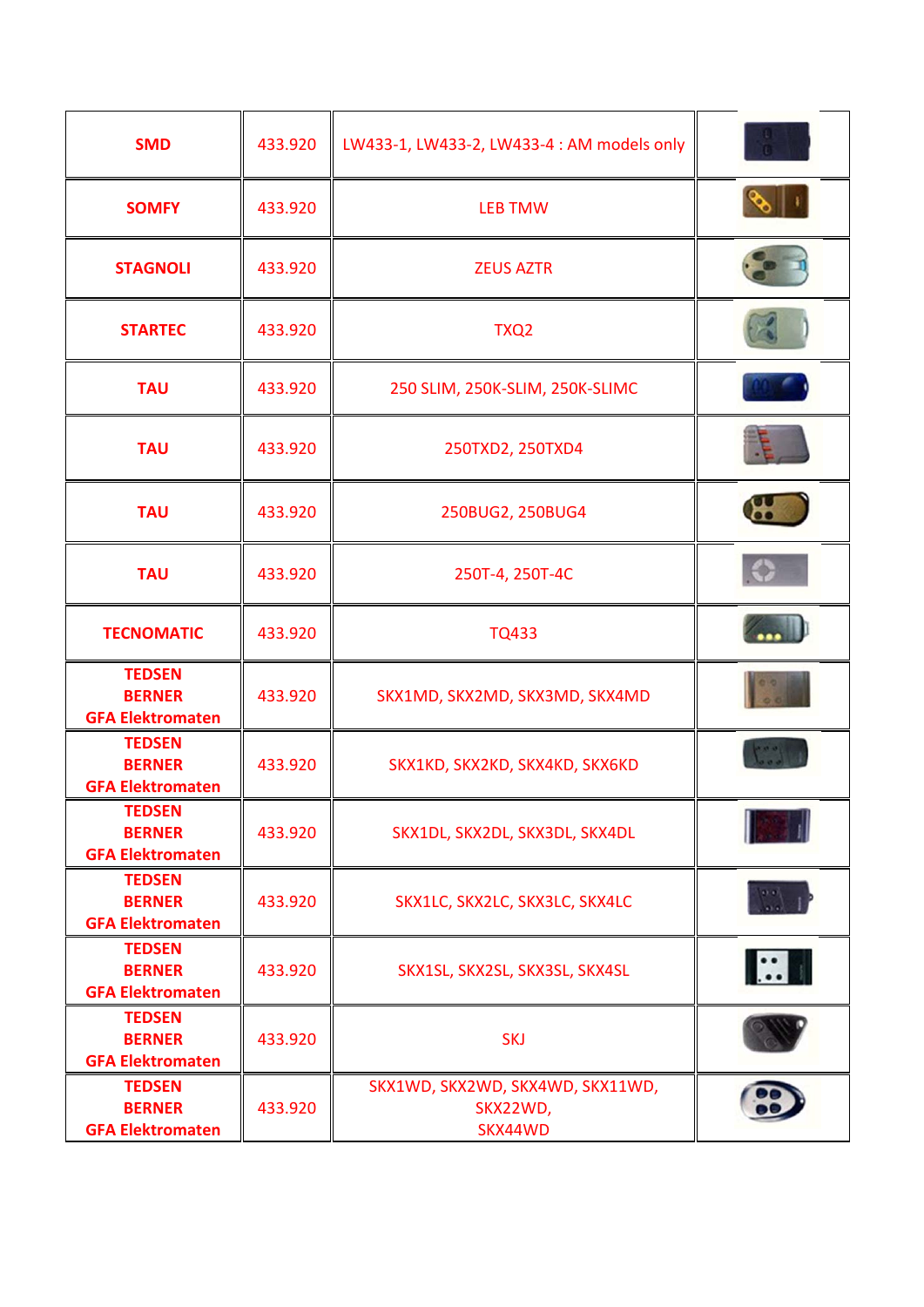| <b>TELCOMA</b>                  | 433.920 | <b>TANGO WIN3</b>                            |              |
|---------------------------------|---------|----------------------------------------------|--------------|
| <b>TELCOMA</b>                  | 433.920 | TANGO2, TANGO4                               |              |
| <b>TKC</b>                      | 433.920 | <b>TSAW433</b>                               | $\mathbf{C}$ |
| <b>TORAG</b>                    | 433.920 | S429 1, S429 2, S429 4                       |              |
| <b>TORMATIC</b><br><b>DORMA</b> | 433.920 | HS, Dorma HS43 1E, HS43 2E, HS43 3E, HS43 4E |              |
| <b>TORMATIC</b><br><b>DORMA</b> | 433.920 | MAHS, Siebau, Novoferm, Dorma                |              |
| <b>TORMATIC</b><br><b>DORMA</b> | 433.920 | MHS, MHS43-1                                 |              |
| <b>TREMA</b>                    | 433.920 | TO93TV1, TO93TV2, TO93TV4                    |              |
| <b>TUBAUTO</b>                  | 433.920 | <b>DIGITAL 101 433</b>                       |              |
| V <sub>2</sub>                  | 433.920 | TCP3                                         |              |
| V <sub>2</sub>                  | 433.920 | TCP3, ARC3                                   |              |
| V <sub>2</sub>                  | 433.920 | TCP3                                         |              |
| V <sub>2</sub>                  | 433.920 | <b>TPR</b>                                   |              |
| V <sub>2</sub>                  | 433.920 | T1SAW/433, T2SAW/433, T4SAW/433              |              |
| V <sub>2</sub>                  | 433.920 | TRR1, TRR2, TRR4                             |              |
| V <sub>2</sub>                  | 433.920 | PMR2, PMR4                                   |              |